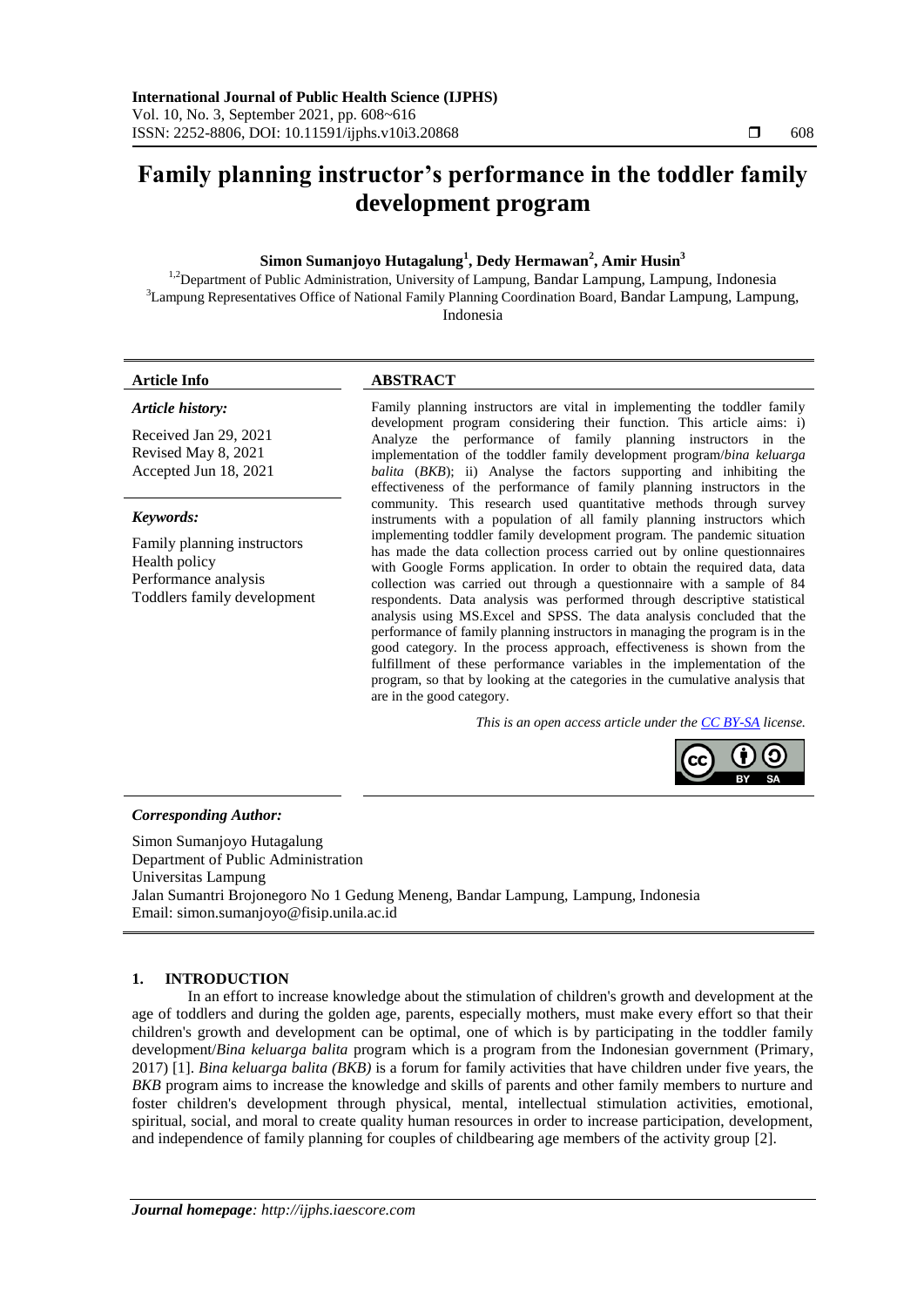The *BKB* program is implemented with the following objectives: i). Increasing the knowledge and awareness of mothers and other family members regarding the importance of: -the process of toddler growth in physical, mental and social aspects-Appropriate and integrated services available to children, for example at Posyandu; ii). Improve the skills of mothers and other family members in seeking optimal child growth and development, among others, by using mental stimulation by using educational game tools and utilizing the services available [3]. In its development, this program has adjusted to become an integrative holistic *BKB* (BKB-HI) where the implementation of *BKB* services is attached to an integrated service post (*Posyandu*) and early childhood education programs (*PAUD*) services [4].

The toddler family development program *(BKB)* as a part of the family planning program which aims to improve the knowledge and skills of parents and other family members in fostering toddler growth and development through physical, skill, intelligence, emotional and social stimulation [5]. The *BKB* program is a program from the government in the context of fostering families to realize optimal growth and development of toddlers, and is an effort to provide knowledge and skills to mothers and other family members on how to care for and educate toddlers [6]. At the national level, the existence of *BKB* groups based on the December 2018 routine report was recorded as 89,015 groups [7].

Realizing the importance and strategy of *BKB* activities as a way of fostering and preparing human resources quality from an early age in Lampung Province, Indonesia, it is necessary to strive on an ongoing basis for socialization, formation, development and guidance of activity groups in the community [8]. This has spurred the urgency to examine the *BKB* program, especially in relation to the performance of family planning instructors workers, especially in Lampung Province. Meanwhile, the existence of the family planning instructors as a companion to the *BKB* program also seems to be dominant in quantity, although there are also conditions of inequality in several region. Distribution of the family planning instructors can be seen in Table 1.

| No | Region                     | Frequency |
|----|----------------------------|-----------|
| 1  | Lampung Tengah             | 70        |
| 2  | Pesisir Barat              | 12        |
| 3  | Lampung Timur              | 52        |
| 4  | <b>Tulang Bawang Barat</b> | 6         |
| 5  | Lampung Barat              | 18        |
| 6  | Pringsewu                  | 35        |
| 7  | Tulang Bawang              | 16        |
| 8  | Lampung Utara              | 39        |
| 9  | Mesuji                     | 13        |
| 10 | Tanggamus                  | 25        |
| 11 | <b>Bandar Lampung</b>      | 74        |
| 12 | Pesawaran                  | 30        |
| 13 | Metro                      | 21        |
| 15 | Lampung Selatan            | 123       |
| 16 | Way Kanan                  | 8         |
|    | Total                      | 542       |

Table 1. Distribution of family planning instructors in Lampung province

Source: *BKKBN* Lampung Province, 2020

Observing the data above, there are main problems that arise, namely the condition of the family planning instructors distribution which also appears to be uneven in several region where their role is very important for the success of the program. Even so, this condition still has the opportunity to bring out best practices from the role of instructors in the form of action initiatives or consistency they take to produce optimal results compared to other regions. Their performance in intervening with the program's target groups will greatly determine the success of the program in the future.

Meanwhile, it is known that the factors that affect performance are the ability and motivation factors. This is based on the explanation of Davis in Mangkunegara [9] which formulates that: i) Ability factor. Psychologically, abilities consist of potential abilities (IQ) and reality abilities (knowledge+skills). This means that leaders and employees who have an IQ above average (IQ 110-120), especially IQ superior, very superior, gifted and genius with adequate education for their positions and skilled in doing daily work, it will be easier to achieve maximum performance, ii) Motivation factors. Motivation is defined as the attitude of leaders and employees to the work situation in the organization [10]. Those who have a positive attitude towards their work situation will show high work motivation and vice versa. If they are negative to their work situation, it will show low work motivation [11].

Individual performance is the result of employee work both in terms of quality and quantity based on predetermined work standards. This individual performance will be achieved supported by individual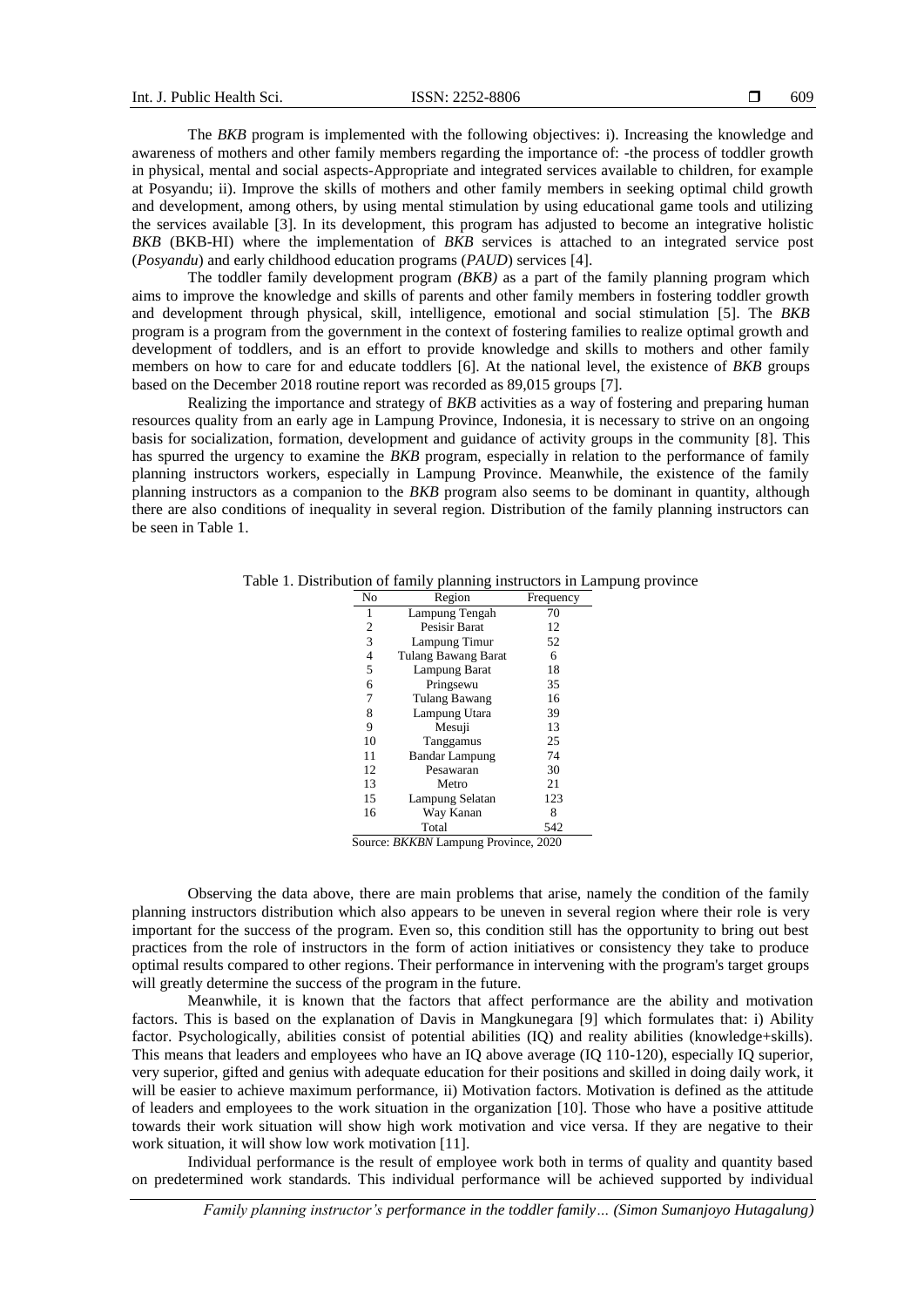attributes, work effort and organizational support [9]. In other words, individual performance is the result of i) Individual attributes, which determine the capacity to grind. Individual attributes include individual factors (abilities and skills, background and demographics) and psychological factors include perception, attitude, personality, learning and motivation and ii) Work effort, which forms a desire to achieve something [12].

According to Timple in Mangkunegara [9], performance factors consist of internal factors and external factors. Internal factors, factors associated with a person's characteristics [13]. External factors, namely factors that affect a person's performance that come from the environment. Such as the behavior, attitudes and actions of coworkers, subordinates or leaders, work facilities and organizational climate. These internal and external factors are the types of attributions that employees make have a number of psychological consequences and are based on actions [14]. An employee who considers his good performance comes from internal factors such as ability or effort, it is assumed that this person will experience more positive feelings about his performance than if he attributed his good performance to external factors [15]. The ways an employee describes his own performance also has important implications for how he behaves and acts in the workplace [16].

The factors that influence performance achievement are internal factors and external factors. Internal factors are factors that arise from individuals within the individual, for example work motivation, individual initiative, abilities and knowledge that individuals have to complete organization performance [17]. Meanwhile, external factors are factors that affect the performance that comes from the work environment, for example including the organizational climate and patterns of work relationships among employees within the organization [18].

Performance is used as a basis for appraisal or evaluation and a system which is an important force to influence employee behavior. Performance appraisal aims to motivate employees to achieve organizational goals and to comply with predetermined behavior in order to produce the desired actions and results [19]. Performance is how a person is expected to function and behave in accordance with the tasks assigned to him [20]. Any expectation about how someone should behave in carrying out a task means playing a role. So performance is said to be successful if organizational effectiveness can be realized [21].

Bernardin and Russel in Hendri [22] proposed six primary performances that can be used to measure performance, namely: i) Quality, is the level to which the process or the results of the implementation of activities close to the expected perfection, ii) Quantity, is the amount produced, iii) Timeliness, is the extent to which an activity is completed at the desired time, taking into account other outputs and time available for other people's activities, iv) Cost effectiveness, is the extent to which the use of organizational resources is maximized to achieve the highest yield or reduction of losses from each unit of resource use, v) Need for supervision. Is the extent to which a worker can carry out a job function without requiring the supervision of a supervisor to prevent unwanted actions, and vi) Interpersonal impact it is the degree to which employees maintain self-esteem, good name, and cooperation among colleagues and subordinates [23].

Based on description above, researchers are interested to analyze the performance of family planning instructors and the factors supporting and inhibiting the effectiveness of the performance in the implementation of the toddler family development program *(BKB).* Therefore, this article aims to: i) Analyzing the performance of family planning instructors in the implementation of the Bina keluarga balita *(BKB)* program; ii) Analyze the factors supporting and inhibiting the effectiveness of the performance of family planning extension workers in the community.

#### **2. RESEARCH METHOD**

This research was conducted using a quantitative research design through a survey method, while the instrument used was a questionnaire with a choice of answers and using a Likert scale. This research was conducted using quantitative methods through survey instruments. Test the validity of the instrument in this study using statistical tests and validity tests by expert's judgment where the validators of this research instrument were two Lecturers of Statistics with a background of more than 10 years of experience. Based on the assessment by the expert/validator, the results show that the instrument is valid and can be used for research. In addition, a statistical test of the questionnaire instrument consisting of 25 items was carried out with the r table value at the 5% significant level is 0.5484. The statistical test of the validity of the questionnaire shows that the value of the corected item-total correlation is greater than r table, so it can be said that the instrument is valid. The COVID-19 pandemic situation has made the data collection process carried out to with online closed-question questionnaires on google forms.

The sample in this study was carried out using cluster random sampling because the researcher randomized from a large population [24]. So that the population is selected based on groups, the use of cluster random sampling is also based on efforts to maintain the presence of the sample in each treatment and due to external and internal conditions [25]. Cluster random sampling is a sampling method in which the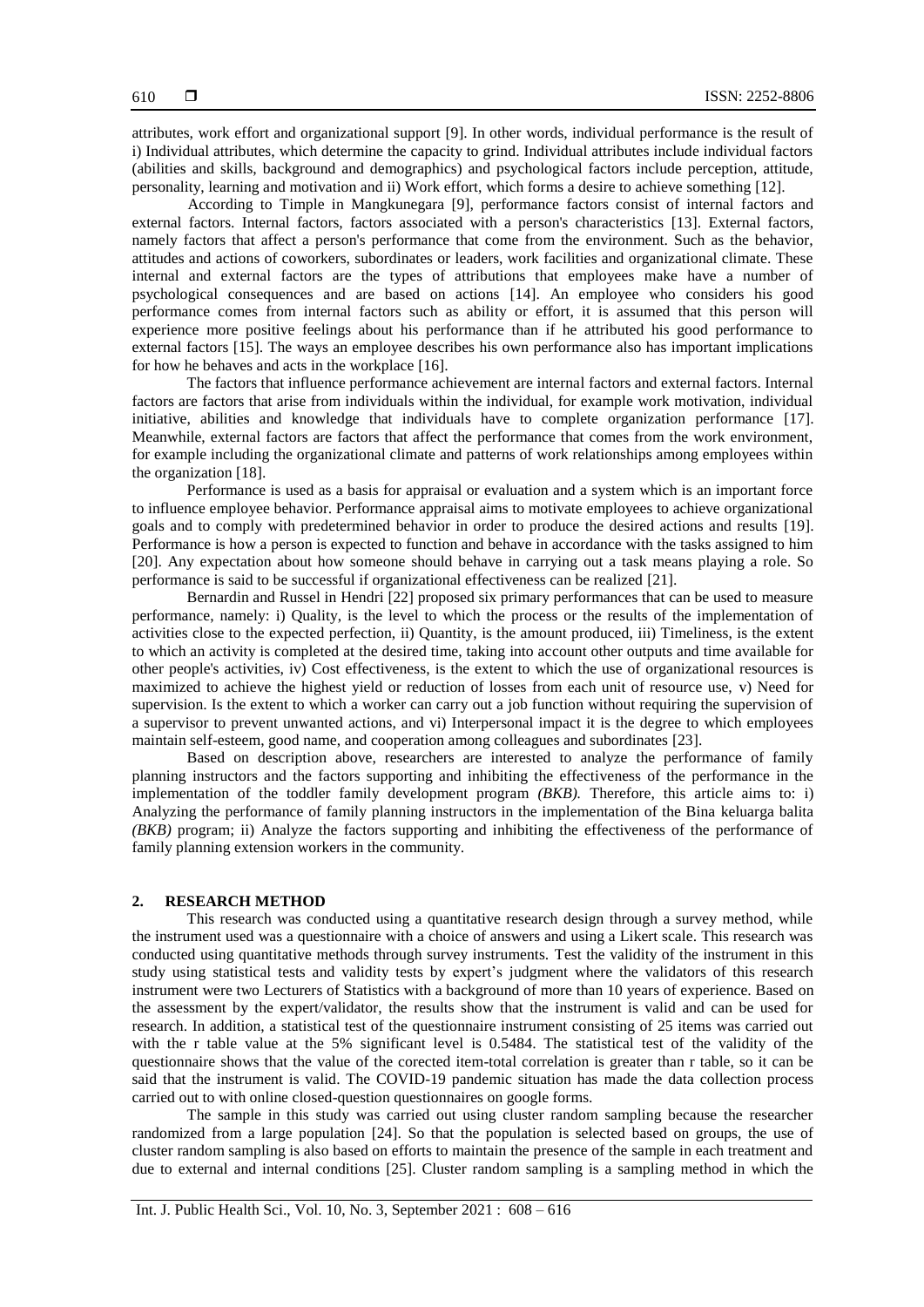researcher divides the population into several groups based on natural categories or characteristics [26]. To find out the required sample size, the formula is used:

 $n = 542 / (1 + 542 \times (0.10)^2)$  $n = 84$  respondents

So that it is known that the minimum number of respondents needed is 84 people, this number is then used as a reference for determining cluster random sampling based on criteria: i) Demographicgeographic representation and ii) representative of the quantity distribution of the toddler family planning program implementation comunities. Therefore, the sample size still uses 84 respondents the distribution can be seen in Table 2.

| No. | Region                | Sample quantity |
|-----|-----------------------|-----------------|
|     | Lampung Tengah        | 10              |
|     | <b>Bandar Lampung</b> | 20              |
| 3   | Lampung Selatan       | 39              |
|     | Pesawaran             | 15              |
|     | Total                 | 84              |

Accordance with the type of research, the quantitative data was analyzed using descriptive statistics using MS.Excel and SPSS. MS.Excel is used in determining the scale and range of scales for measuring performance appraisal categories, while SPSS is used to analyze the obtained questionnaire data. The techniques for determining the scale and range of the scale can be seen in the section below:

Determination of Scale Range (RS) is done with the help of the formula:

$$
RS = nx (N-1) / N
$$
  
RS = 84 x (4-1) / 4  
RS = 63

Then the scale limit is determined as shown in the formula:

MIN Value  $= 1x$  n, so that MIN Value  $= 84$ MAX Value:  $4 \times n$ , so that MAX Value = 336

Next step is to determine the scale using scale range and scale limit, while the scale used is in the very good to very bad range so that scale value ranges produced as shown in Table 3. This range of scale values was used to analyze the performance of family planning instructors workers based on the questionnaires that have been filled out previously.

Table 3. Scale distribution and scale range

| Scale         | Scale range formulas |             | Scale value |  |     |
|---------------|----------------------|-------------|-------------|--|-----|
| Very good     | $MIN + 3RS + 1$      | $MIN + 4RS$ | 274         |  | 336 |
| Good          | $MIN + 2RS + 1$      | $MIN + 3RS$ | 211         |  | 273 |
| Not good      | $MIN + RS + 1$       | $MIN + 2RS$ | 148         |  | 210 |
| Not very good | <b>MIN</b>           | $MIN + RS$  | 84          |  | 147 |

# **3. RESULTS AND DISCUSSION**

# **3.1. Performance analysis of family planning instructors**

These results are presented in the Table 4. The data obtained from the questionnaire is tabulated and then the value of each indicator is calculated and using a scale range that has been prepared beforehand, it can be seen on the Table 4.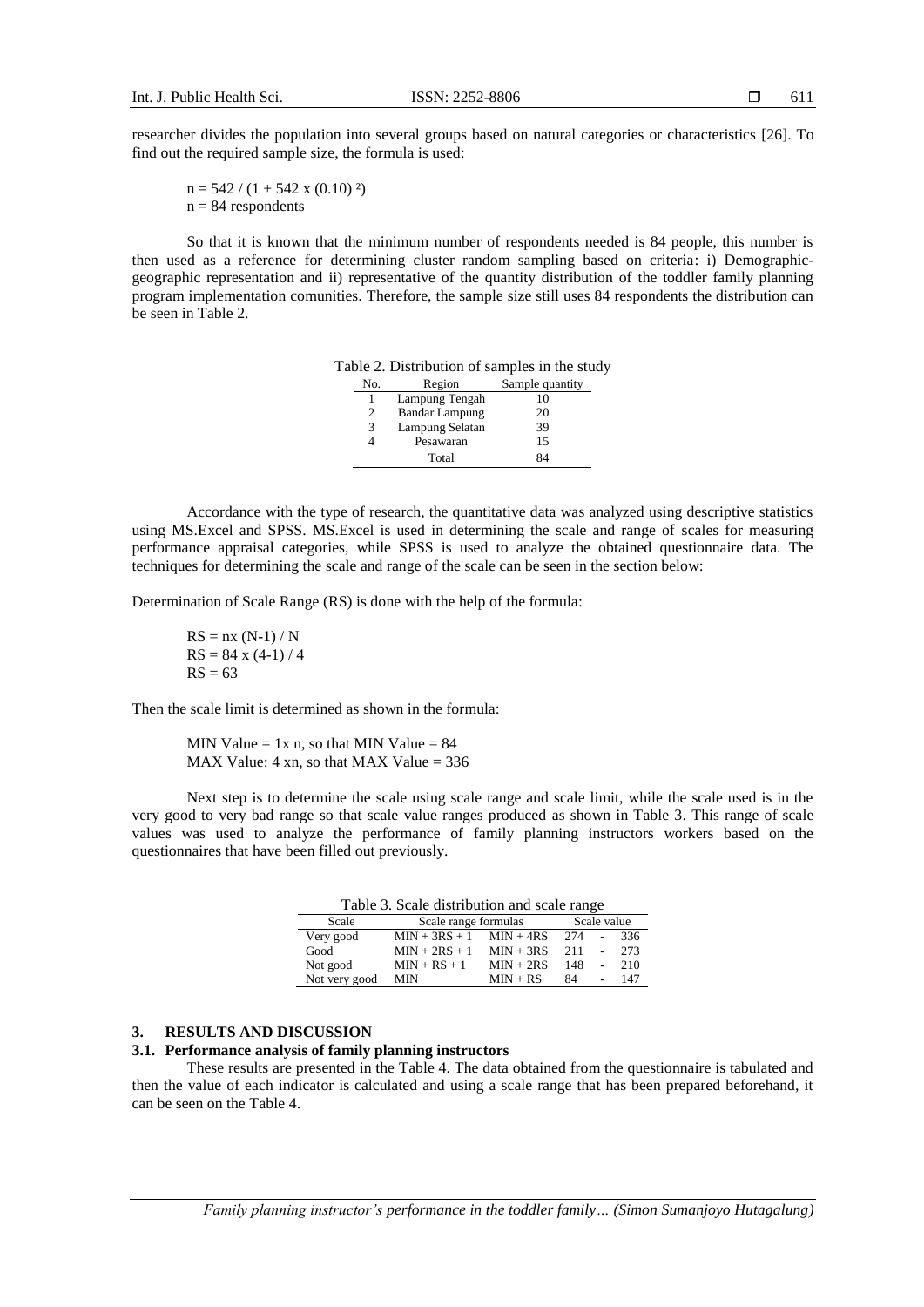| Table 4. Analysis of family planning instructor's performance on the implementation of <i>BKB</i> program |                                                                                                                              |       |              |
|-----------------------------------------------------------------------------------------------------------|------------------------------------------------------------------------------------------------------------------------------|-------|--------------|
| Variable                                                                                                  | Indicator                                                                                                                    | Score | Category     |
|                                                                                                           | maintain the quality of the <i>BKB</i> program socialization activities given to the target group                            | 276   | Very<br>good |
| Quality                                                                                                   | strive for the quality of material and instructors tools that are delivered to the target group                              | 267   | Good         |
|                                                                                                           | resulting in changes in understanding and attitudes of the target group after participating in<br>the activities carried out | 256   | Good         |
|                                                                                                           | Variable value                                                                                                               | 266   | Good         |
|                                                                                                           | strive to match the number of formal socialization activities and also carry out non-formal<br>socialization activities      | 267   | Good         |
| Quantity                                                                                                  | able to prepare a sufficient amount of materials and tools for instructors activities                                        | 241   | Good         |
|                                                                                                           | able to seek as much quantity of the target group as possible to participate during program<br>implementation                | 258   | Good         |
|                                                                                                           | Variable value                                                                                                               | 255   | Good         |
|                                                                                                           | able to maintain the timing of the socialization and program implementation in accordance<br>with the guidelines             | 248   | Good         |
| <b>Timeliness</b>                                                                                         | able to maintain the intensity of the implementation of the counseling in the target group<br>location                       | 265   | Good         |
|                                                                                                           | able to strive to align the planned timing of activities with their implementation                                           | 269   | Good         |
|                                                                                                           | Variable value                                                                                                               | 261   | Good         |
|                                                                                                           | able to plan program activities tailored to the conditions of available resources                                            | 232   | Good         |
|                                                                                                           | able to seek adequate resources for the implementation of activities in achieving targets                                    | 238   | Good         |
| Cost effectiveness                                                                                        | able to avoid losses that occur due to inadequate activities or damage to assistive devices in<br>program implementation     | 275   | Very<br>good |
|                                                                                                           | Variable value                                                                                                               | 248   | Good         |
|                                                                                                           | willingness to take the initiative to formulate a program implementation plan                                                | 252   | Good         |
| Need for                                                                                                  | able to carry out activities independently, without waiting for intervention                                                 | 223   | Good         |
| supervision                                                                                               | requires supervision in the implementation of activities                                                                     | 272   | Good         |
|                                                                                                           | Variable Value                                                                                                               | 249   | Good         |
| Interpersonal<br>impact                                                                                   | the ability to work professionally                                                                                           | 281   | Very<br>good |
|                                                                                                           | maintain ethics and role in work                                                                                             | 259   | Good         |
|                                                                                                           | ability to maintain coordination with colleagues                                                                             | 280   | Very<br>good |
|                                                                                                           | Variable value<br>0.000                                                                                                      | 273   | Good         |

Source: Research data, 2020

It is worth looking at several indicator points that score very well indicating their superior ability in organizing the *BKB* program, including professionalism, coordination and teamwork as well as efforts to maintain the quality of the *BKB* program. This indicates that the family planning instructors' workers have strength in the interpersonal impact and quality of work variables, while the other variables are in the good category even though it indicates that the aspects of confidence are not yet maximal. This means that there may be factors that are still considered constraints in implementing these variables. Later it will be explained in the section of factors that encourage and hinder the performance of family planning instructors' workers in implementing the *BKB* program. Meanwhile, the cumulative analysis of performance variables can be seen in Table 5.

| No. | Indicator            | Score | Category |
|-----|----------------------|-------|----------|
|     | Ouality              | 266   | Good     |
| 2   | <b>Quantity</b>      | 255   | Good     |
| 3   | <b>Timeliness</b>    | 261   | Good     |
| 4   | Cost effectiveness   | 248   | Good     |
| 5   | Need for supervision | 249   | Good     |
| 6   | Interpersonal impact | 273   | Good     |
|     | Average              | 259   | Good     |

Table 5. Cumulative analysis of family planning instructor's performance

Source: Research data, 2020

It can be seen that the highest value is owned by the interpersonal impact variable, so it shows that this variable is the strength of the family planning instructors agent in implementing the *BKB* program, while the smallest variable is the cost effectiveness which indicates if the resources are good budget, strengthening the capacity of human resources is still perceived as a weakness in the implementation of the *BKB* program. Meanwhile, the cumulative mean value generated from the analysis of the questionnaire is 259, so that when referring to the scale range table previously described, it means that family planning instructors (*PKB*) performance in the management of the holistic-integrated *BKB* program is included in the good category.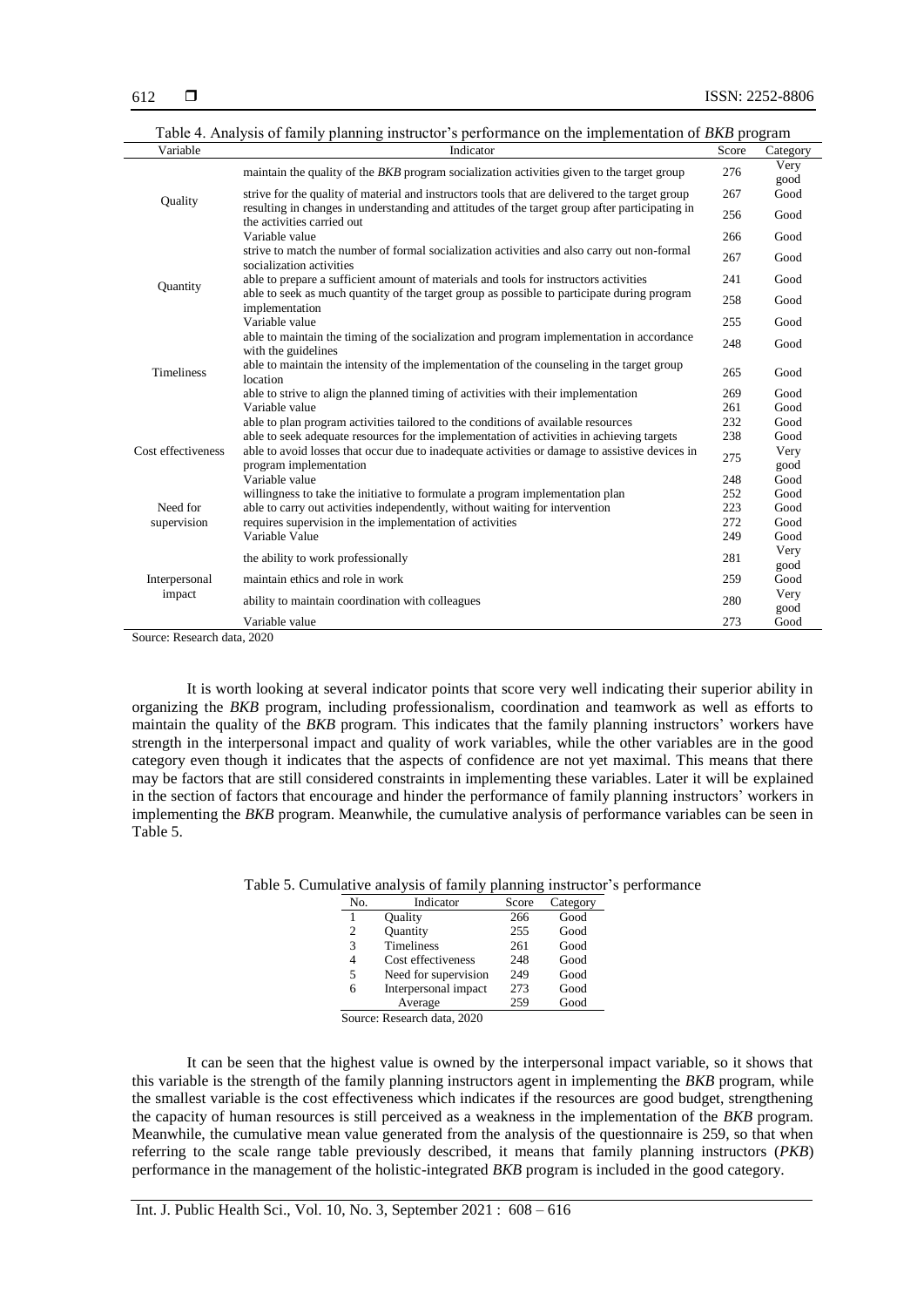According to Bernardin and Russel in [27] performance is a record of the results obtained from a specific job function or a certain activity during a certain period of time, in this definition Bernardin and Russel emphasize the notion of performance as a result of a job and their contribution to an organization. Meanwhile, according to Byars and Rue in [28] performance is the degree of achievement of tasks completed by employees in their work. Based on the two definitions above, it can be concluded that performance is the work that workers can achieve within a certain period of time in accordance with their duties that lead to an organizational goal. In the process approach, effectiveness is shown by how the performance variables are met in implementing the program. So, it can be said that the performance of the instructors is in good condition, although not very ideal.

## **3.2. Analysis of supporting and inhibiting factors for the performance effectiveness of the family planning instructors**

In this section, an analysis of institutional factors is carried out where respondents provide an assessment of the position of these factors in the management of the *BKB* program in Lampung Province. The results of the questionnaire were then tabulated so that the distribution of the assessment was known in the Table 6.

Table 6. Distribution of factors that encourage or inhibit the *BKB* program

| No. | Category                                                             | Score |
|-----|----------------------------------------------------------------------|-------|
|     | Policy instrument are optimal                                        | 23    |
| 2   | Policy instrument are adequate but not optimal                       | 43    |
| 3   | Policy instrument still overlapping                                  | 18    |
| 4   | Program-related institutions are integrated                          | 20    |
| 5   | Program-related institutions are adequate but not optimal            | 48    |
| 6   | Program-related institutions are inadequate                          | 16    |
|     | The human resources in the program are optimal                       | 17    |
| 8   | The human resources in the program are adequate but not optimal      | 40    |
| 9   | Human resources in the program do not yet have adequate capabilities | 27    |
| 10  | Socio-economic conditions of the community                           | 20    |
| 11  | Environmental safety conditions                                      | 2     |
| 12  | Condition of public knowledge and education                          | 55    |
| 13  | Other factors                                                        |       |
|     | Source: Research data, 2020                                          |       |

Table 6 shows that the respondents' assessment of this factor is more dominant in the category of community knowledge and education factors with a score of 55, while the category of community socioeconomic conditions is the second most important factor affecting the implementation of the BKB program with a score of 20 and answers to the choice of other factors and environmental safety conditions only has a score of 7 and a score of 2. For more detail, it is necessary to look at what can be categorized into driving and inhibiting factors in the management of this *BKB* program, it is can be shown on the Table 7.

Based on the Table 7, it can be concluded that the supporting factors in implementing this program include: i) Program format that has been designed with a clear vision, mission and objectives as well as a clear program implementation mechanism; ii) Program management that has been tested in the implementation of this type of program; and iii) Efforts have been made to orientate the development of human resource capacity. Meanwhile, in the category of inhibiting factors for program management, it appears to be more of an implementative aspect, including: i) Commitment and policy support between agencies in program management; ii) Coordination between agencies or levels of government in program management; iii) Management of incentive systems for family planning instructors (*PKB*) and program implementing cadres; and iv) Initiatives and commitment of target communities that need to be more motivated to participate in the program. In the end, it can be concluded that the implementation aspect becomes the background for the emergence of these inhibiting factors, so that it can be said that the *BKB* program has been well made, but the conditions that occur at the time of implementation make the program face various challenges. The conditions that occur during the implementation of these policies often occur in programs that are broadly prepared and face heterogeneous community conditions [29], so that implementing initiatives are needed to make adjustments within a certain period of time, even though in cross-sectoral aspects such as funding often face obstacles [30]. This challenge that will be faced at the same time must be continuously improved as part of strengthening the capacity of the program in the future.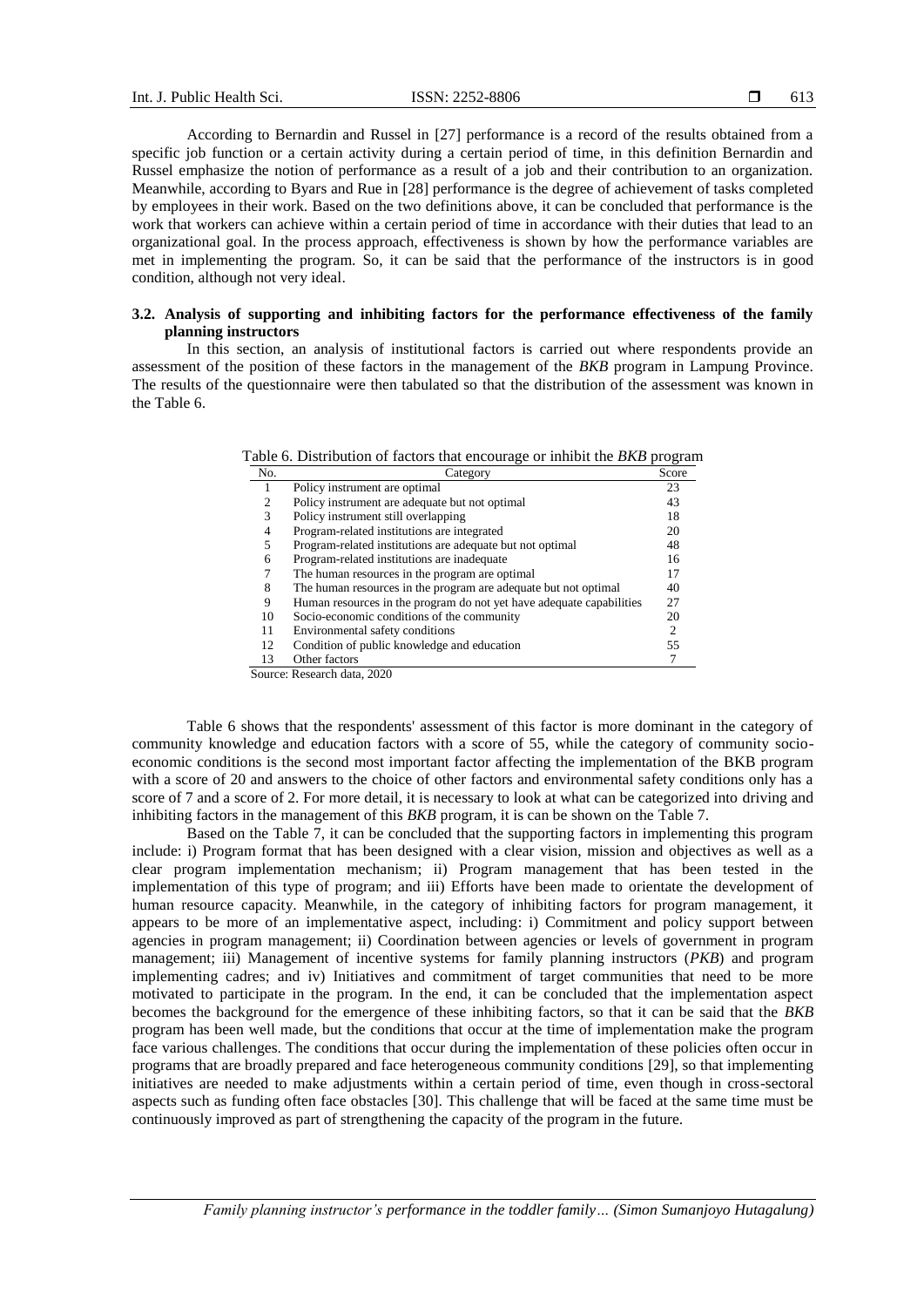| No. | Factor        | <b>Supporters</b>                                   | <b>Inhibitors</b>                                                                                                |
|-----|---------------|-----------------------------------------------------|------------------------------------------------------------------------------------------------------------------|
|     | Policy        | The mission of the <i>BKB</i> program is very clear | Consistency in policy support between regions and villages for                                                   |
|     |               | and in sync with the PKB's commitments so           | the <i>BKB</i> program                                                                                           |
|     |               | far                                                 |                                                                                                                  |
|     |               | The program implementation mechanism was            | Commitment and attention to the <i>BKB</i> program by the                                                        |
|     |               | deemed clear                                        | regional government and village in the form of budget<br>support.                                                |
|     | Institutional | The coordination between BKKBN and <i>PKB</i>       | Coordination of program implementation that has not been                                                         |
|     |               | is felt to be optimal                               | fully supported, especially local and village governments                                                        |
|     |               | Program management has been tested                  | Incentive management for <i>BKB</i> cadres should be strengthened                                                |
| 3   | Human         | Training and socialization activities were          | It is felt that the support for providing incentives to PKB                                                      |
|     | resources     | sufficient<br>deemed<br>for<br>program              | needs to be further strengthened in order to avoid jealousy                                                      |
|     |               | implementation                                      | with other programs                                                                                              |
|     |               |                                                     | Commitment to maintaining the sustainability of<br>the                                                           |
|     |               |                                                     | instructors                                                                                                      |
|     | Other factor  |                                                     | The condition of public knowledge and education is related to<br>awareness to maintain initiative and commitment |
|     |               |                                                     | The social and economic conditions of the community, in this                                                     |
|     |               |                                                     | case are related to the ability to participate actively in the                                                   |
|     |               |                                                     | program                                                                                                          |

Table 7. Identification of supporting and inhibiting factors in the *BKB* program

Source: Research data, 2020

### **3.3. Limitation of the study**

The research was carried out in limited mobility so that depth of the specific substance could not be explored more deeply and intimately. The scope of the assessment during the pandemic was colored by the spirit of heroism so that the personal aspect tended to be stronger compared to conditions that did not have many challenges. The sample reach was still limited to some areas so that in future research needs to be considered to further broaden this aspect and be able to make comparisons over time so as to get a complete picture.

#### **4. CONCLUSION**

Referring to the scale range table previously, it shown that family planning instructors performance is in good category. Meanwhile, supporting factors in the implementation of this program include: i) Program format, ii) Program management, iii) Efforts have been made to orientate the development of human resource capacity. Meanwhile, inhibiting factors on programimplementation, it appears to be more of an implementative aspect, including: i) Commitment and support policy between agencies, ii) Coordination between agencies or levels of government in program management, iii) Management of an incentive system, and iv) Initiatives and commitment of target communities.

The implication from this conclusions is needed a leadership strengthening in order to maintain program commitment and cross-agency coordination to be more optimal. In addition, it is necessary to initiate a reward system that can keep the motivation of family planning instructors in optimal condition. Finally, strong support from the community is also needed to support the implementation of the program, including through socializing the program in various formats and using various media.

#### **ACKNOWLEDGEMENTS**

Thanks to BKKBN of Lampung Province who have supported this research, guidance and useful information in completing this research. We are also grateful to the family planning instructors in Lampung Province, especially as respondents in this research.

#### **REFERENCES**

- [1] D. Pratama, "The Impact of Parents' Participation in Family Development Activities of Toddlers on the Stimulation Process of Toddler Development (Study on Family Participants of BKB Flamboyan Rw 03 Cigugur Tengah Subdistrict, Central Cimahi District) (In Indonesia: D*ampak Partisipasi Orang Tua Dalam Kegiatan Bina Keluarga Balita Terhadap Proses Stimulasi Tumbuh Kembang Balita (Studi pada Keluarga Peserta BKB Flamboyan Rw 03 Kelurahan Cigugur Tengah Kecamatan Cimahi Tengah*)," *Jurnal Pendidikan Luar Sekolah*, vol. 13, no. 2, pp. 42- 52, 2017.
- [2] I. Islamiyah, F. B. Awad, and L. Anhusadar, "Outcome Family Development Program for Toddlers (BKB): Parental Counseling in Early Childhood Development (In Indonesia: *Outcome Program Bina Keluarga Balita (BKB): Konseling Orang Tua Dalam Tumbuh Kembang Anak Usia Dini*, *Zawiyah: Jurnal Pemikiran Islam*, vol. 6,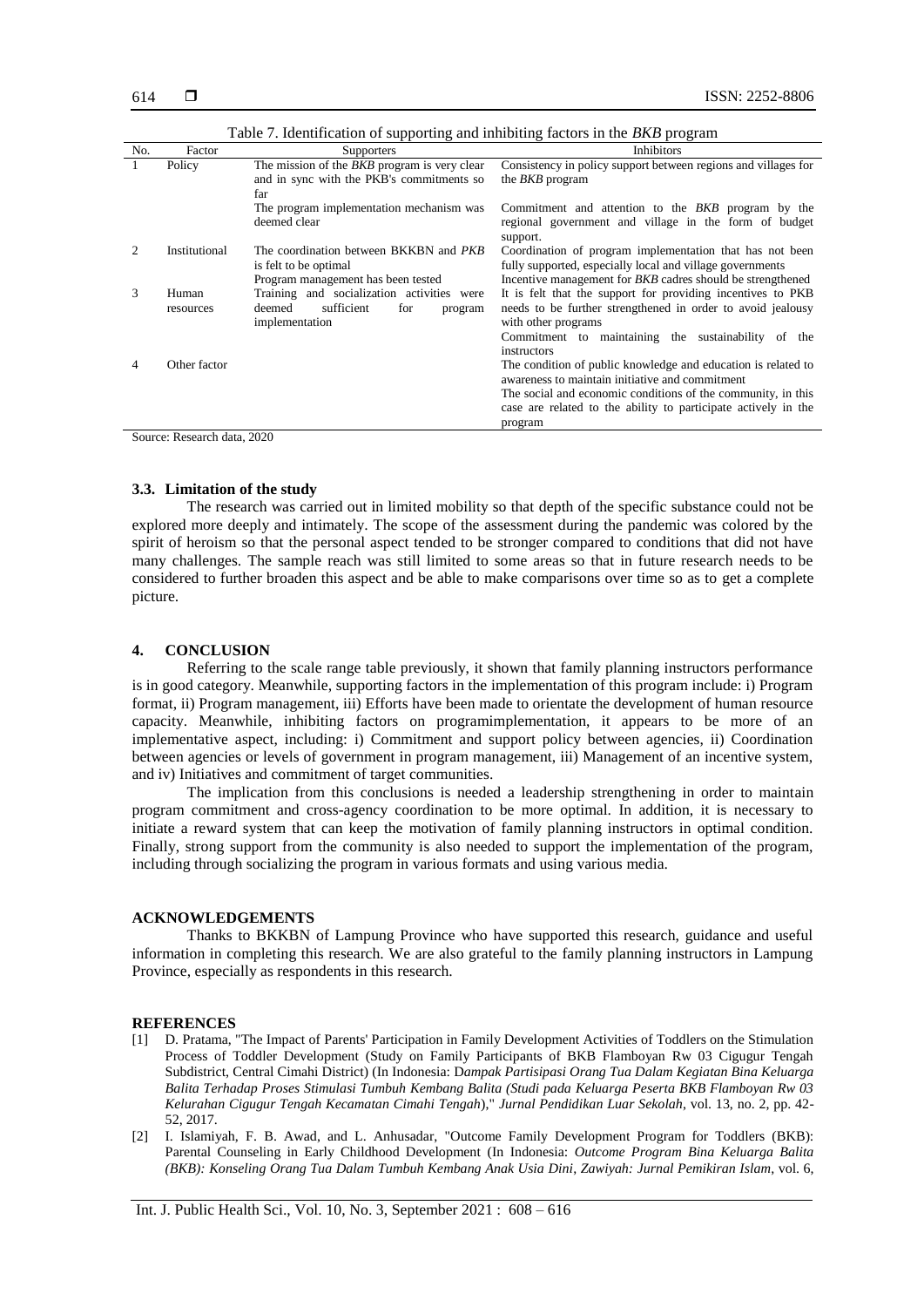no. 1, pp. 38-55, Jul. 2020, doi: 10.31332/zjpi.v6i1.1797.

- [3] F. Wahyuningsih, S. Wahyuni, and E. Widianto, "Implementation of the Bina Keluarga Balita Development Program: Efforts to Strengthen Parents' Ability in Caring for Children (In Indonesia: *Kendala-Kendala BKB (Bina Keluarga Balita) Holistik Integratif di Provinsi Sulawesi Utara*), *Journal of Nonformal Education*, vol. 6, no. 2, pp. 176-184, Aug. 2020, doi: 10.15294/jne.v6i2.25185.
- [4] U. T. Wijayanti, " Integrative Holistic BKB (Bina Keluarga Balita) Constraints in North Sulawesi Province (In Indonesia: *Implementation of the Bina Keluarga Balita Development Program: Efforts to Strengthen Parents' Ability in Caring for Children*)," *Jurnal Komunikasi*, vol. 10, no. 1, pp. 65-76, Jul. 2018, doi: 10.24912/jk.v10i1.205.
- [5] H. Wulandari, Y. Supriyati, and F. Jalal, "Evaluation of Holistic Integrative Program in Early Childhood Education and Development (PAUD HI)," *International Journal of Multidiscliplinary and Current Research,* vol. 6, pp. 406- 412, 2018, doi: 10.14741/ijmcr/v.6.3.2.
- [6] Y. Yasbiati, D. Nugraha, T. Rahman, L. Nur, I. Nurzaman, and A. Tajmiati, "Development of the Integrative Holistic Toddler Family Development Program (BKBHI) to Improve Early Childhood Development in PAUD Kober Ceria (In Indonesia: P*engembangan Program Bina Keluarga Balita Holistik Integratif (BKBHI) Untuk Meningkatkan Tumbuh Kembang Anak Usia Dini di PAUD Kober Ceria*)," *Prosiding Pengabmas*, vol. 1, no. 1, pp. 57-62, Apr. 2018.
- [7] BKKBN.go.id, "BKB HI Integrative Holistic Toddler Family Development Program as the Government's Effort to Prevent Stunting (In Indonesia: *Program Bina Keluarga Balita Holistik Iintegratif BKB HI Sebagai Upaya Pemerintah Cegah Stunting*)," Mar. 15, 2019. [Online]. Available: https://www.bkkbn.go.id/detailpost/programbina-keluarga-balita-holistik-integratif-bkb-hi-upaya-pemerintah-cegah-stunting
- [8] A. A. Wulandani, "The Role of Toddler Family Development Cadres in Educating Toddler Parents About Psychosexual Development Stages (In Indonesia: *Peranan Kader Bina Keluarga Balita Dalam Mengedukasi Orang tua Balita Tentang Tahapan Perkembangan Psikoseksual*)," *Jurnal Elektronik Mahasiswa Pend. Luar Sekolah-S1*, vol. 7, no. 4, pp. 399-410, Sep. 2018.
- [9] A. A. A. P. Mangkunegara, "HR performance evaluation (In Indonesia: *Evaluasi kinerja SDM*)," *Tiga Serangkai*, 2005.
- [10] A. S. Sutedjo and A. P. Mangkunegara, "The Influence of Competence and Work Motivation on Employee Performance at PT. Inti Kebun Sejahtera (In Indonesia: *Pengaruh Kompetensi dan Motivasi Kerja terhadap Kinerja Karyawan di PT. Inti Kebun Sejahtera*)," *BISMA (Business and Management),* vol. 5, no. 2, pp. 120-129, Jun. 2018, doi: 10.26740/bisma.v5n2.p120-129.
- [11] A. P. M. dan A. Waris, "Effect of Training, Competence and Discipline on Employee Performance in Company (Case Study in PT. Asuransi Bangun Askrida)," *Procedia - Social and Behavioral Sciences*, vol. 211, pp. 12400- 1251, Nov. 2015, doi: 10.1016/j.sbspro.2015.11.165.
- [12] L. M. D. Menezes and C. Kelliher, "Flexible Working, Individual Performance, and Employee Attitudes: Comparing Formal and Informal Arrangements," *Human Resource Management*, vol. 56, no. 6, pp. 1051-1070, 2017, doi: 10.1002/hrm.21822.
- [13] E. J. Theobald, S. L. Eddy, D. Z. Grunspan, B. L. Wiggins, and A. J. Crowe, "Student perception of group dynamics predicts individual performance: Comfort and equity matter," *PLOS ONE*, vol. 12, no. 7, p. e0181336, Jul. 2017, doi: 10.1371/journal.pone.0181336.
- [14] J. Doudová and J. Douda, "Along with intraspecific functional trait variation, individual performance is key to resolving community assembly processes," *Functional Ecology*, vol. 34, no. 11, pp. 2362-2374, 2020, doi: 10.1111/1365-2435.13646.
- [15] H. A. Manaf, S. J. Armstrong, A. Lawton, and W. S. Harvey, "Managerial Tacit Knowledge, Individual Performance, and the Moderating Role of Employee Personality," I*nternational Journal of Public Administration*, vol. 41, no. 15, pp. 1258-1270, Nov. 2018, doi: 10.1080/01900692.2017.1386676.
- [16] L. Poorter, C. V. Castilho, J. Schietti, R. S. Oliveira, and F. R. C. Costa, "Can traits predict individual growth performance? A test in a hyperdiverse tropical forest," *New Phytologist*, vol. 219, no. 1, pp. 109-121, 2018, doi: 10.1111/nph.15206.
- [17] N. P. Shah, A. Parker, and C. Waldstrøm, "Examining the Overlap: Individual Performance Benefits of Multiplex Relationships," *Management Communication Quarterly*, vol. 31, no. 1, pp. 5-38, Feb. 2017, doi: 10.1177/0893318916647528.
- [18] D. Carneiro and P. Novais, "Quantifying the effects of external factors on individual performance," *Future Generation Computer Systems*, vol. 66, pp. 171-186, Jan. 2017, doi: 10.1016/j.future.2016.05.019.
- [19] R. Palma, A. Hinna, and G. Mangia, "Improvement of individual performance in the public sector: Public service motivation and user orientation as levers," *Evidence-based HRM: a Global Forum for Empirical Scholarship*, vol. 5, no. 3, pp. 344-360, Jan. 2017, doi: 10.1108/EBHRM-07-2017-0040.
- [20] C. Gill, I. Metz, A. G. Tekleab, and I. O. Williamson, "The combined role of conscientiousness, social networks, and gender diversity in explaining individual performance in self-managed teams," *Journal of Business Research*, vol. 106, pp. 250-260, Jan. 2020, doi: 10.1016/j.jbusres.2018.09.003.
- [21] Y. Lee and J. Y. Lee, "A multilevel analysis of individual and organizational factors that influence the relationship between career development and job-performance improvement," *European Journal of Training and Development*, vol. 42, no. 5/6, pp. 286-304, Jan. 2018, doi: 10.1108/EJTD-11-2017-0097.
- [22] M. I. Hendri, "The mediation effect of job satisfaction and organizational commitment on the organizational learning effect of the employee performance," *International Journal of Productivity and Performance Management*, vol. 68, no. 7, pp. 1208-1234, Jan. 2019, doi: 10.1108/IJPPM-05-2018-0174.